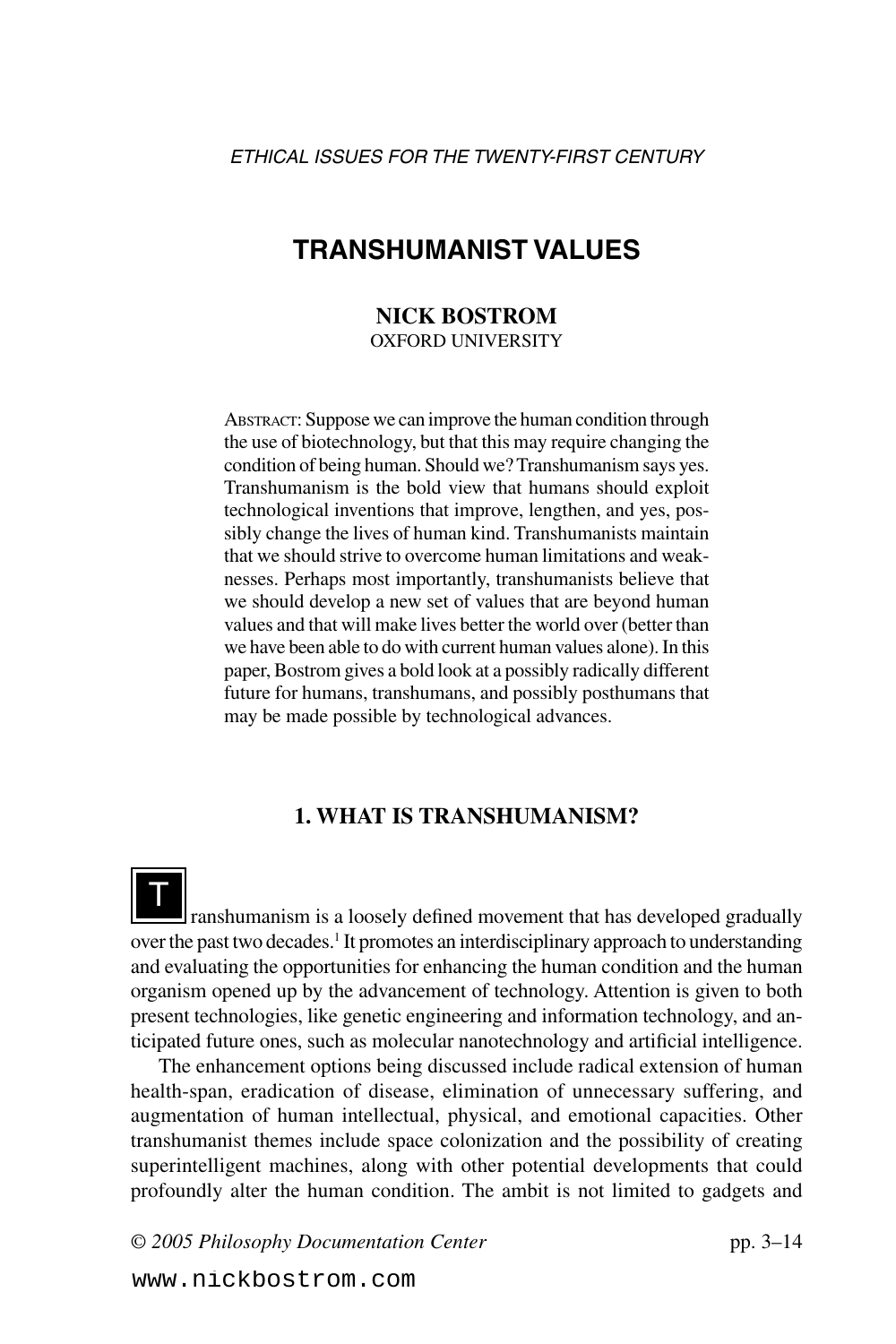**4 NICK BOSTROM**

medicine, but encompasses also economic, social and institutional designs, cultural development, and psychological skills and techniques.

Transhumanists view human nature as a work-in-progress, a half-baked beginning that we can learn to remold in desirable ways. Current humanity need not be the endpoint of evolution. Transhumanists hope that by responsible use of science, technology, and other rational means we shall eventually manage to become posthuman, beings with vastly greater capacities than present human beings have.

Some transhumanists take active steps to increase the probability that they personally will survive long enough to become posthuman, for example by choosing a healthy lifestyle or by making provisions for having themselves cryonically suspended in case of de-animation.<sup>2</sup> In contrast to many other ethical outlooks, which in practice often reflect a reactionary attitude to new technologies, the transhumanist view is guided by an evolving vision to take a more proactive approach to technology policy. This vision, in broad strokes, is to create the opportunity to live much longer and healthier lives, to enhance our memory and other intellectual faculties, to refine our emotional experiences and increase our subjective sense of well-being, and generally to achieve a greater degree of control over our own lives. This affirmation of human potential is offered as an alternative to customary injunctions against playing God, messing with nature, tampering with our human essence, or displaying punishable hubris.

Transhumanism does not entail technological optimism. While future technological capabilities carry immense potential for beneficial deployments, they also could be misused to cause enormous harm, ranging all the way to the extreme possibility of intelligent life becoming extinct. Other potential negative outcomes include widening social inequalities or a gradual erosion of the hard-to-quantify assets that we care deeply about but tend to neglect in our daily struggle for material gain, such as meaningful human relationships and ecological diversity. Such risks must be taken very seriously, as thoughtful transhumanists fully acknowledge.<sup>3</sup>

Transhumanism has roots in secular humanist thinking, yet is more radical in that it promotes not only traditional means of improving human nature, such as education and cultural refinement, but also direct application of medicine and technology to overcome some of our basic biological limits.

# **2. HUMAN LIMITATIONS**

The range of thoughts, feelings, experiences, and activities accessible to human organisms presumably constitute only a tiny part of what is possible. There is no reason to think that the human mode of being is any more free of limitations imposed by our biological nature than are those of other animals. In much the same way chimpanzees lack the cognitive wherewithal to understand what it is like to be human—the ambitions we humans have, our philosophies, the complexities of human society, or the subtleties of our relationships with one another—so we humans may lack the capacity to form a realistic intuitive understanding of what it would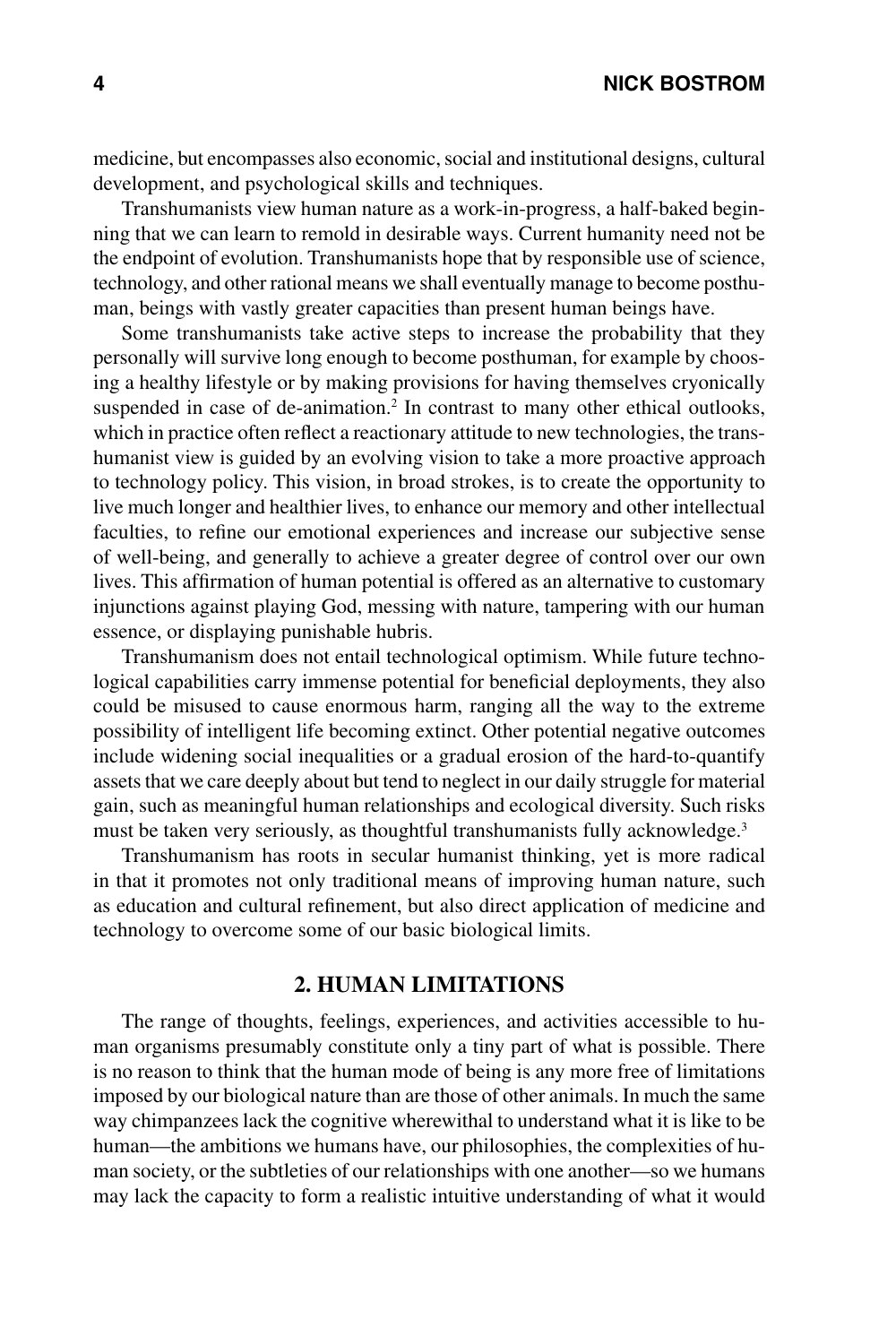be like to be a radically enhanced human (a "posthuman") and of the thoughts, concerns, aspirations, and social relations that such humans may have.

Our own current mode of being, therefore, spans but a minute subspace of what is possible or permitted by the physical constraints of the universe (see Figure 1). It is not farfetched to suppose that there are parts of this larger space that represent extremely valuable ways of living, relating, feeling, and thinking.

The Space of Possible Modes of Being



**Figure 1**. We ain't seen nothin' yet (not drawn to scale). The term "transhuman" denotes transitional beings, or moderately enhanced humans, whose capacities would be somewhere between those of unaugmented humans and full-blown posthumans. (A transhumanist, by contrast, is simply somebody who accepts transhumanism.)

The limitations of the human mode of being are so pervasive and familiar that we often fail to notice them, and to question them requires manifesting an almost childlike naiveté. Let us consider some of the more basic ones.

#### **Lifespan**

Because of the precarious conditions in which our Pleistocene ancestors lived, the human lifespan has evolved to be a paltry seven or eight decades. This is, from many perspectives, a rather short period of time. Even tortoises do better than that.

We do not have to use geological or cosmological comparisons to highlight the meagerness of our allotted time budgets. To get a sense that we might be missing out on something important by our tendency to die early, we only have to bring to mind some of the worthwhile things that we could have done or attempted to do if we had had more time. For gardeners, educators, scholars, artists, city planners, and those who simply relish observing and participating in the cultural or political variety shows of life, three scores and ten is often insufficient for seeing even one major project through to completion, let alone for undertaking many such projects in sequence.

Human character development is also cut short by aging and death. Imagine what might have become of a Beethoven or a Goethe if they had still been with us today. Maybe they would have developed into rigid old grumps interested exclusively in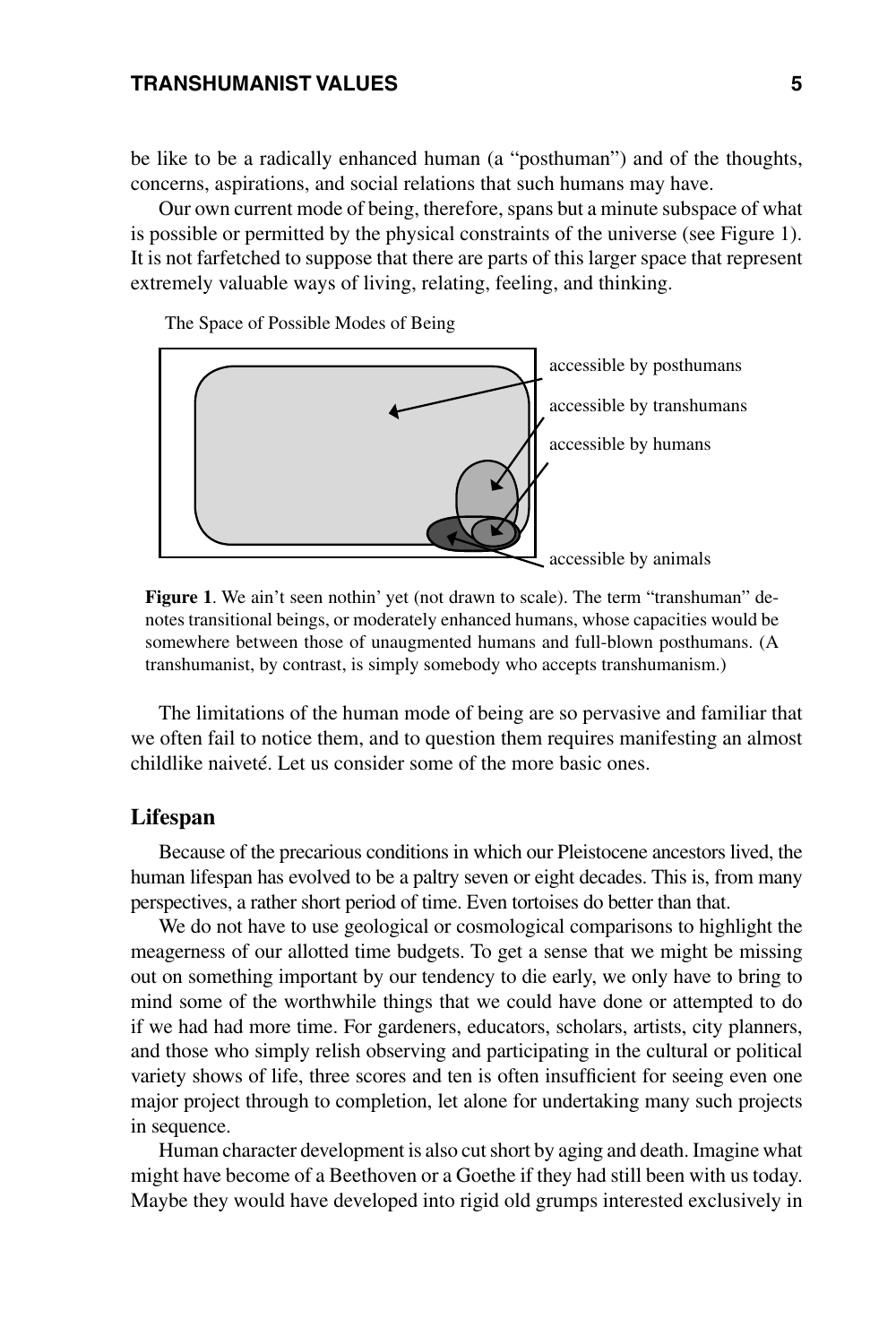conversing about the achievements of their youth. But maybe, if they had continued to enjoy health and youthful vitality, they would have continued to grow as men and artists, to reach levels of maturity that we can barely imagine. We certainly cannot rule that out based on what we know today. Therefore, there is at least a serious possibility of there being something very precious outside the human sphere. This constitutes a reason to pursue the means that will let us go there and find out.

# **Intellectual Capacity**

We have all had moments when we wished we were a little smarter. The threepound, cheese-like thinking machine that we lug around in our skulls can do some neat tricks, but it also has significant shortcomings. Some of these—such as forgetting to buy milk or failing to attain native fluency in languages you learn as an adult—are obvious and require no elaboration. These shortcomings are inconveniences but hardly fundamental barriers to human development.

Yet, there is a more profound sense in how the constraints of our intellectual apparatus limit our modes of mentation. I mentioned the Chimpanzee analogy earlier: just as is the case for the great apes, our own cognitive makeup may foreclose whole strata of understanding and mental activity. The point here is not about any logical or metaphysical impossibility: we need not suppose that posthumans would not be Turing computable or that they would have concepts that could not be expressed by any finite sentences in our language, or anything of that sort. The impossibility that I am referring to is more like the impossibility for us current humans to visualize a 200-dimensional hypersphere or to read, with perfect recollection and understanding, every book in the Library of Congress. These things are impossible for us because, simply put, we lack the brainpower. In the same way, we may lack the ability to intuitively understand what being a posthuman would be like or to grok the playing field of posthuman concerns.

Further, our human brains may cap our ability to discover philosophical and scientific truths. It is possible that failure of philosophical research to arrive at solid, generally accepted answers to many of the traditional big philosophical questions could be due to the fact that we are not smart enough to be successful in this kind of enquiry. Our cognitive limitations may be confining us in a Platonic cave, where the best we can do is theorize about "shadows," that is, representations that are sufficiently oversimplified and dumbed-down to fit inside a human brain.

#### **Body Functionality**

We enhance our natural immune systems by getting vaccinations, and we can imagine further enhancements to our bodies that would protect us from disease or help us shape our bodies according to our desires (e.g., by letting us control our bodies' metabolic rate). Such enhancements could improve the quality of our lives.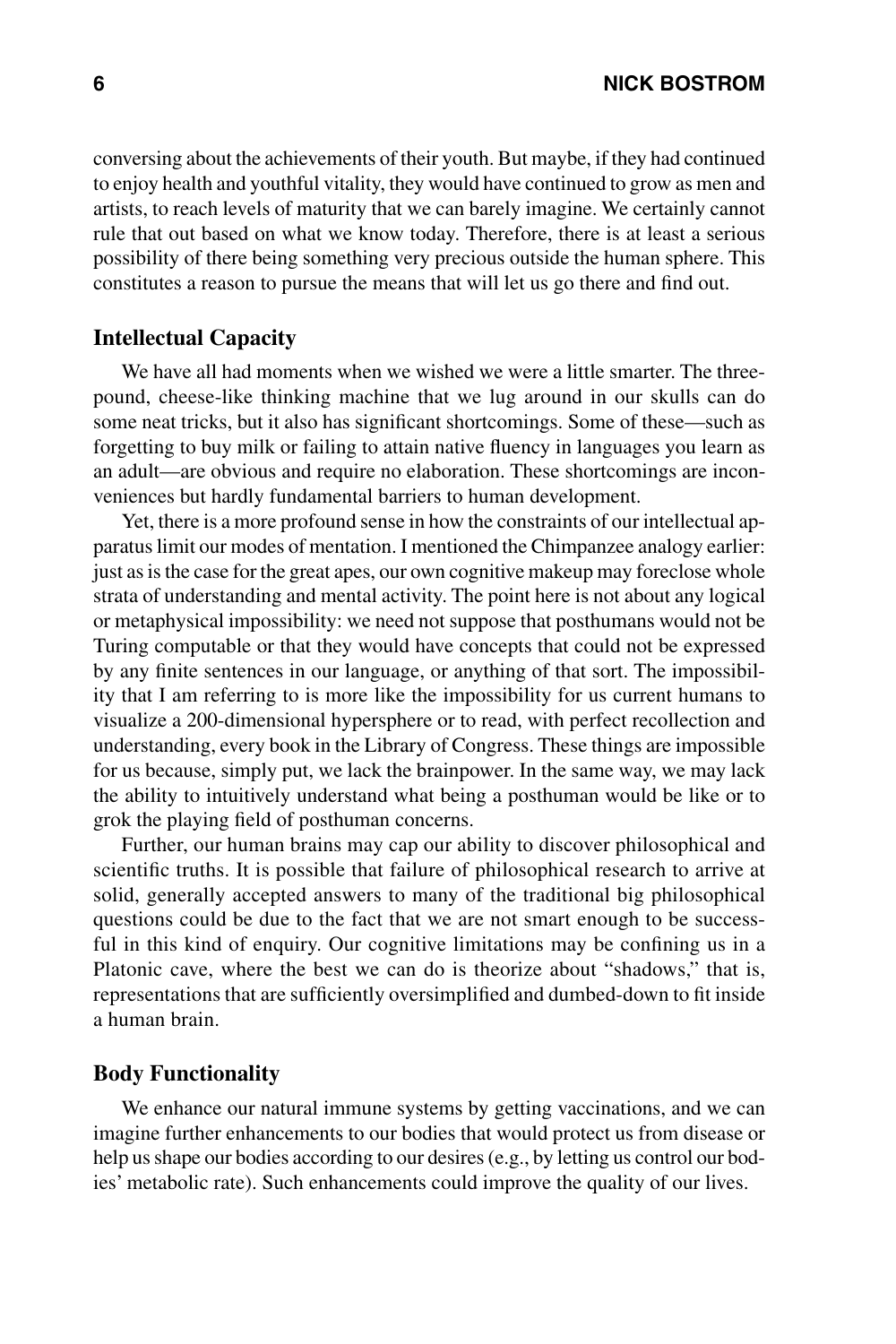A more radical kind of upgrade might be possible if we suppose a computational view of the mind. It may then be possible to upload a human mind to a computer, by replicating *in silico* the detailed computational processes that would normally take place in a particular human brain.<sup>4</sup> Being an upload would have many potential advantages, such as the ability to make back-up copies of oneself (favorably impacting on one's life-expectancy) and the ability to transmit oneself as information at the speed of light. Uploads might live either in virtual reality or directly in physical reality by controlling a robot proxy.

#### **Sensory Modalities, Special Faculties, and Sensibilities**

The current human sensory modalities are not the only possible ones, and they are certainly not as highly developed as they could be. Some animals have sonar, magnetic orientation, or sensors for electricity and vibration; many have a much keener sense of smell, sharper eyesight, etc. The range of possible sensory modalities is not limited to those we find in the animal kingdom. There is no fundamental block to adding, say, a capacity to see infrared radiation or to perceive radio signals and, perhaps, to add some kind of telepathic sense by augmenting our brains with suitably interfaced radio transmitters.

Humans also enjoy a variety of special faculties, such as appreciation of music and a sense of humor, and sensibilities such as the capacity for sexual arousal in response to erotic stimuli. Again, there is no reason to think that what we have exhausts the range of the possible, and we can certainly imagine higher levels of sensitivity and responsiveness.

#### **Mood, Energy, and Self-Control**

Despite our best efforts, we often fail to feel as happy as we would like. Our chronic levels of subjective well-being seem to be largely genetically determined. Life-events have little long-term impact; the crests and troughs of fortune push us up and bring us down, but there is little long-term effect on self-reported well-being. Lasting joy remains elusive except for those of us who are lucky enough to have been born with a temperament that plays in a major key.

In addition to being at the mercy of a genetically determined setpoint for our levels of well-being, we are limited in regard to energy, will-power, and ability to shape our own character in accordance with our ideals. Even such "simple" goals as losing weight or quitting smoking prove unattainable to many.

Some subset of these kinds of problems might be necessary rather than contingent upon our current nature. For example, we cannot both have the ability easily to break any habit and the ability to form stable, hard-to-break habits. (In this regard, the best one can hope for may be the ability to easily get rid of habits we did not deliberately choose for ourselves in the first place, and perhaps a more versatile habit-formation system that would let us choose with more precision when to acquire a habit and how much effort it should cost to break it.)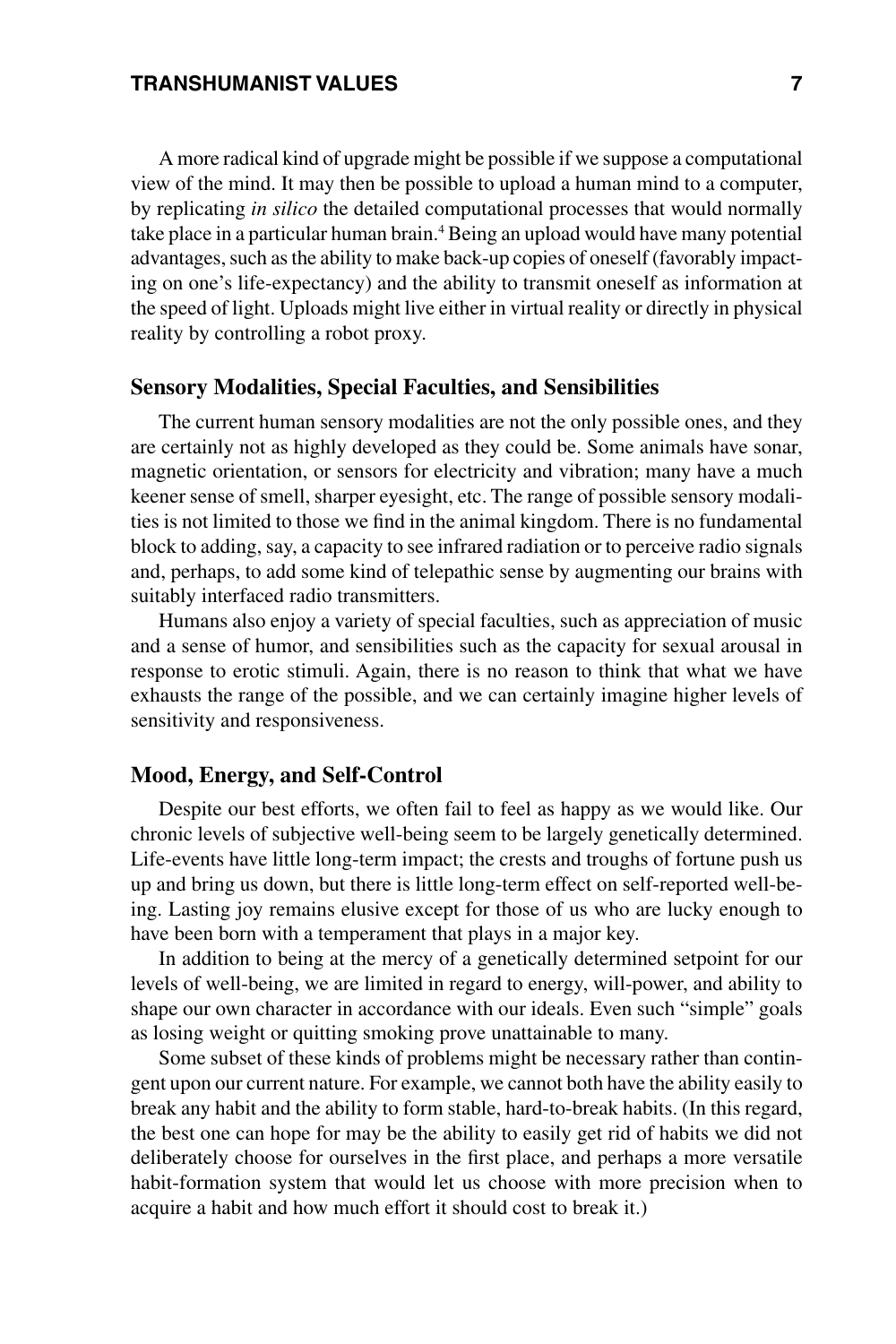# **3. THE CORE TRANSHUMANIST VALUE: EXPLORING THE POSTHUMAN REALM**

The conjecture that there are greater values than we can currently fathom does not imply that values are not defined in terms of our current dispositions. Take, for example, a dispositional theory of value such as the one described by David Lewis.<sup>5</sup> According to Lewis's theory, something is a value for you if and only if you would want to want it if you were perfectly acquainted with it and you were thinking and deliberating as clearly as possible about it. On this view, there may be values that we do not currently want, and that we do not even currently want to want, because we may not be perfectly acquainted with them or because we are not ideal deliberators. Some values pertaining to certain forms of posthuman existence may well be of this sort; they may be values for us now, and they may be so in virtue of our current dispositions, and yet we may not be able to fully appreciate them with our current limited deliberative capacities and our lack of the receptive faculties required for full acquaintance with them. This point is important because it shows that the transhumanist view that we ought to explore the realm of posthuman values does not entail that we should forego our current values. The posthuman values can be our current values, albeit ones that we have not yet clearly comprehended. Transhumanism does not require us to say that we should favor posthuman beings over human beings, but that the right way of favoring human beings is by enabling us to realize our ideals better and that some of our ideals may well be located outside the space of modes of being that are accessible to us with our current biological constitution.

We can overcome many of our biological limitations. It is possible that there are some limitations that are impossible for us to transcend, not only because of technological difficulties but on metaphysical grounds. Depending on what our views are about what constitutes personal identity, it could be that certain modes of being, while possible, are not possible for us, because any being of such a kind would be so different from us that they could not be us. Concerns of this kind are familiar from theological discussions of the afterlife. In Christian theology, some souls will be allowed by God to go to heaven after their time as corporal creatures is over. Before being admitted to heaven, the souls would undergo a purification process in which they would lose many of their previous bodily attributes. Skeptics may doubt that the resulting minds would be sufficiently similar to our current minds for it to be possible for them to be the same person. A similar predicament arises within transhumanism: if the mode of being of a posthuman being is radically different from that of a human being, then we may doubt whether a posthuman being could be the same person as a human being, even if the posthuman being originated from a human being.

We can, however, envision many enhancements that would not make it impossible for the post-transformation someone to be the same person as the pre-transformation person. A person could obtain quite a bit of increased life expectancy, intelligence, health, memory, and emotional sensitivity, without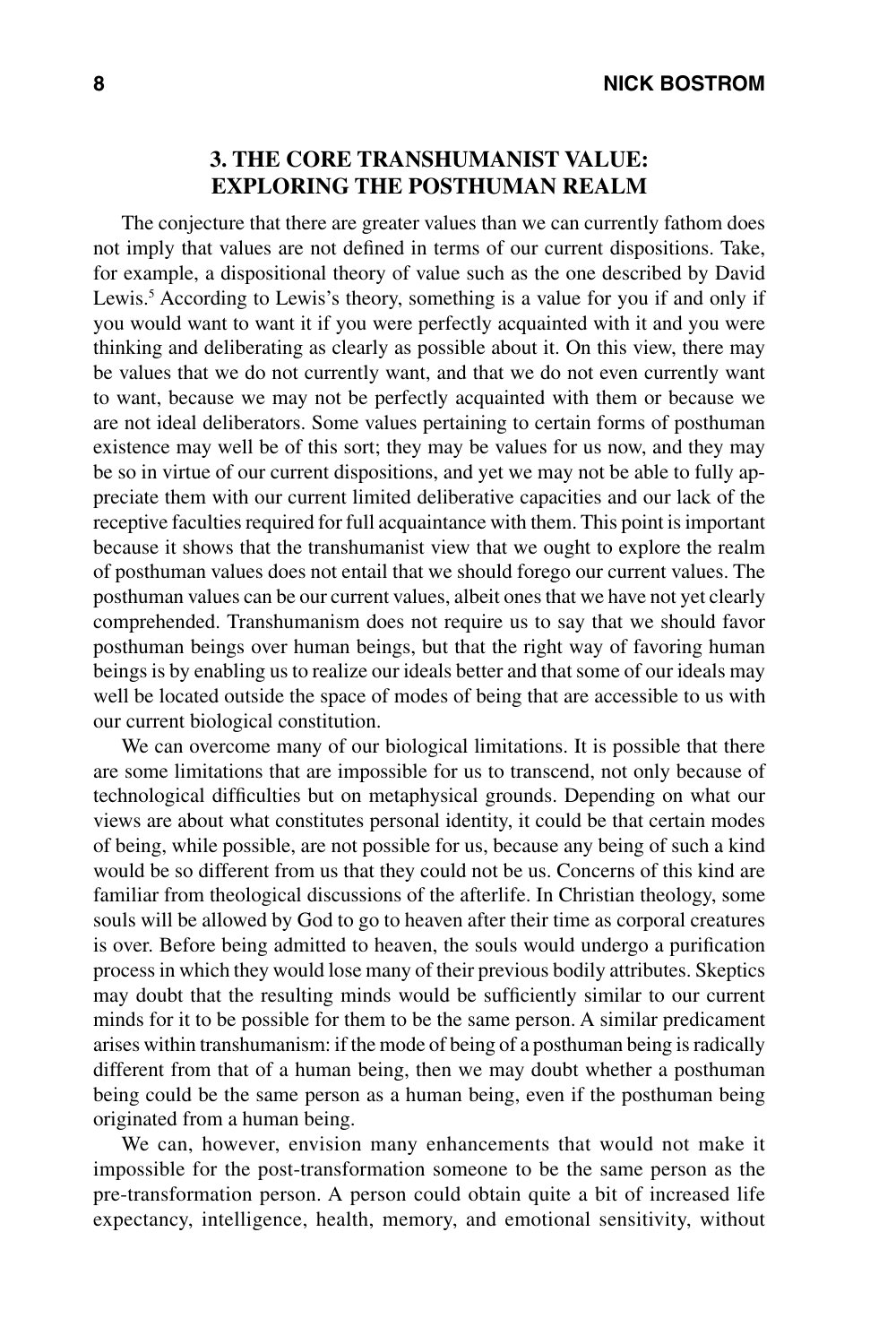ceasing to exist in the process. A person's intellectual life can be transformed radically by getting an education. A person's life expectancy can be extended substantially by being unexpectedly cured from a lethal disease. Yet these developments are not viewed as spelling the end of the original person. In particular, it seems that modifications that add to a person's capacities can be more substantial than modifications that subtract, such as brain damage. If most of who someone currently is, including her most important memories, activities, and feelings, is preserved, then adding extra capacities on top of that would not easily cause the person to cease to exist.

Preservation of personal identity, especially if this notion is given a narrow construal, is not everything. We can value other things than ourselves, or we might regard it as satisfactory if some parts or aspects of ourselves survive and flourish, even if that entails giving up some parts of ourselves such that we no longer count as being the same person. Which parts of ourselves we might be willing to sacrifice may not become clear until we are more fully acquainted with the full meaning of the options. A careful, incremental exploration of the posthuman realm may be indispensable for acquiring such an understanding, although we may also be able to learn from each other's experiences and from works of the imagination.

Additionally, we may favor future people being posthuman rather than human, if the posthumans would lead lives more worthwhile than the alternative humans would. Any reasons stemming from such considerations would not depend on the assumption that we ourselves could become posthuman beings.

Transhumanism promotes the quest to develop further so that we can explore hitherto inaccessible realms of value. Technological enhancement of human organisms is a means that we ought to pursue to this end. There are limits to how much can be achieved by low-tech means such as education, philosophical contemplation, moral self-scrutiny, and other such methods proposed by classical philosophers with perfectionist leanings, including Plato, Aristotle, and Nietzsche, or by means of creating a fairer and better society, as envisioned by social reformists such as Marx or Martin Luther King. This is not to denigrate what we can do with the tools we have today. Yet ultimately, transhumanists hope to go further.

# **4. BASIC CONDITIONS FOR REALIZING THE TRANSHUMANIST PROJECT**

If this is the grand vision, what are the more particular objectives that it translates into when considered as a guide to policy?

What is needed for the realization of the transhumanist dream is that technological means necessary for venturing into the posthuman space are made available to those who wish to use them, and that society be organized in such a manner that such explorations can be undertaken without causing unacceptable damage to the social fabric and without imposing unacceptable existential risks.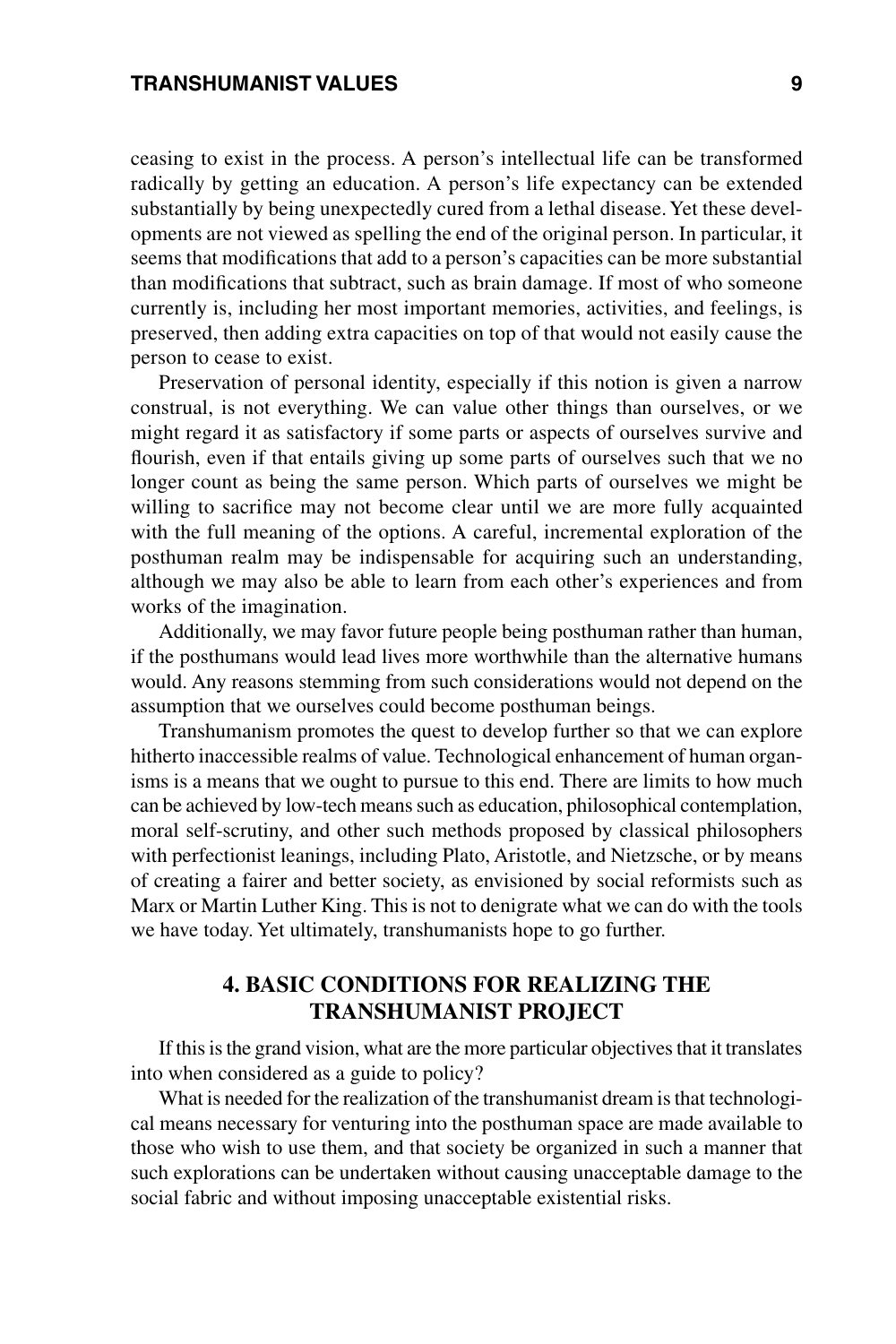#### **Global Security**

While disasters and setbacks are inevitable in the implementation of the transhumanist project (just as they are if the transhumanist project is not pursued), there is one kind of catastrophe that must be avoided at any cost:

*Existential risk*—one where an adverse outcome would either annihilate Earth-

originating intelligent life or permanently and drastically curtail its potential.6

Several recent discussions have argued that the combined probability of the existential risks is very substantial.<sup>7</sup> The relevance of the condition of existential safety to the transhumanist vision is obvious: if we go extinct or permanently destroy our potential to develop further, then the transhumanist core value will not be realized. Global security is the most fundamental and nonnegotiable requirement of the transhumanist project.

#### **Technological Progress**

That technological progress is generally desirable from a transhumanist point of view is also self-evident. Many of our biological shortcomings (aging, disease, feeble memories and intellects, a limited emotional repertoire, and inadequate capacity for sustained well-being) are difficult to overcome, and to do so will require advanced tools. Developing these tools is a gargantuan challenge for the collective problem-solving capacities of our species. Since technological progress is closely linked to economic development, economic growth—or more precisely, productivity growth—can in some cases serve as a proxy for technological progress. (Productivity growth is, of course, only an imperfect measure of the relevant form of technological progress, which, in turn, is an imperfect measure of overall improvement, since it omits such factors as equity of distribution, ecological diversity, and quality of human relationships.)

The history of economic and technological development, and the concomitant growth of civilization, is appropriately regarded with awe, as humanity's most glorious achievement. Thanks to the gradual accumulation of improvements over the past several thousand years, large portions of humanity have been freed from illiteracy, life-expectancies of twenty years, alarming infant-mortality rates, horrible diseases endured without palliatives, and periodic starvation and water shortages. Technology, in this context, is not just gadgets but includes all instrumentally useful objects and systems that have been deliberately created. This broad definition encompasses practices and institutions, such as double-entry accounting, scientific peer-review, legal systems, and the applied sciences.

#### **Wide Access**

It is not enough that the posthuman realm be explored by someone. The full realization of the core transhumanist value requires that, ideally, everybody should have the opportunity to become posthuman. It would be sub-optimal if the opportunity to become posthuman were restricted to a tiny elite.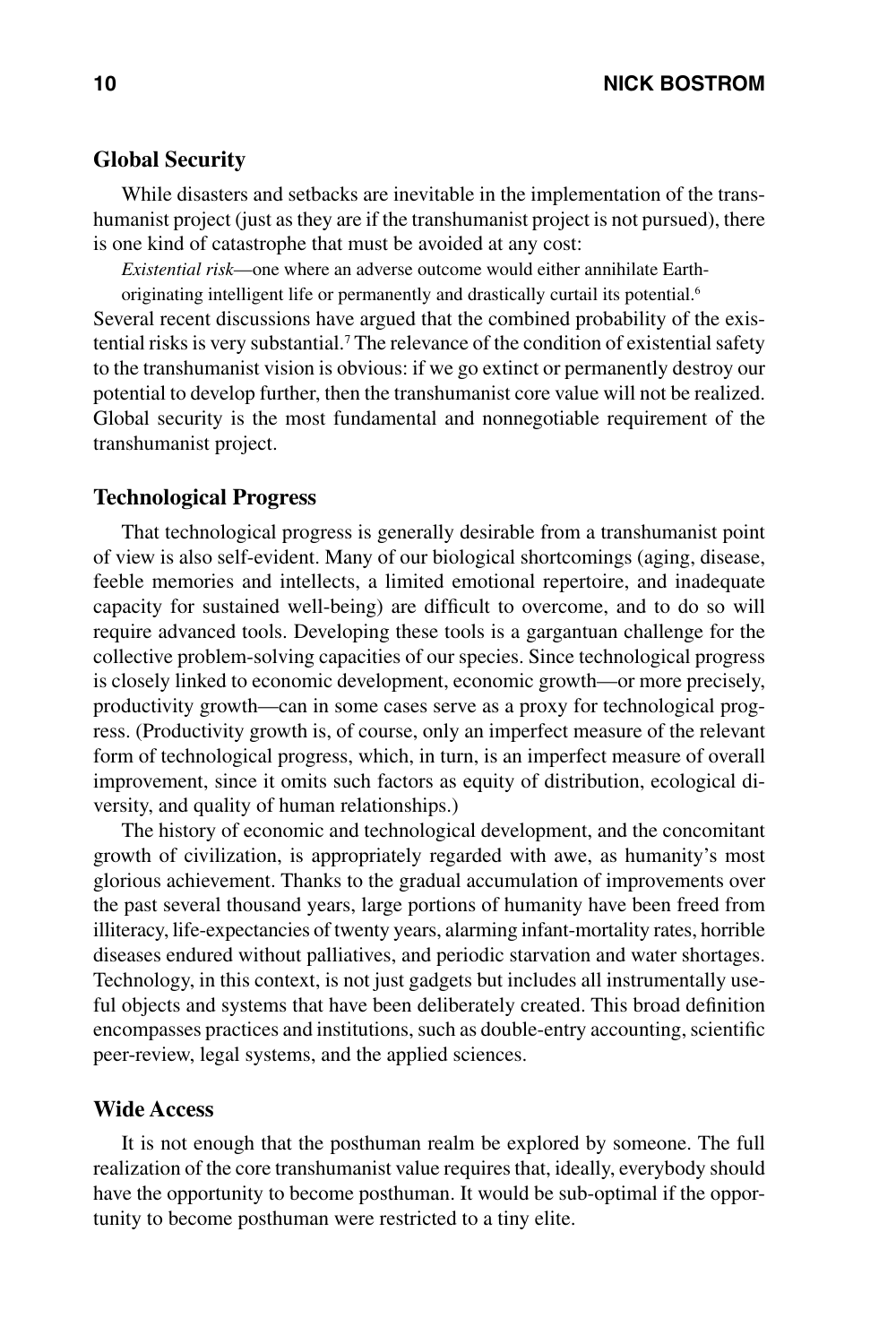There are many reasons for supporting wide access: to reduce inequality; because it would be a fairer arrangement; to express solidarity and respect for fellow humans; to help gain support for the transhumanist project; to increase the chances that you will get the opportunity to become posthuman; to increase the chances that those you care about can become posthuman; because it might increase the range of the posthuman realm that gets explored; and to alleviate human suffering on as wide a scale as possible.

The wide access requirement underlies the *moral urgency* of the transhumanist vision. Wide access does not argue for holding back. On the contrary, other things being equal, it is an argument for moving forward as quickly as possible. 150,000 human beings on our planet die every day, without having had any access to the anticipated enhancement technologies that will make it possible to become posthuman. The sooner this technology develops, the fewer people will have died without access.

Consider a hypothetical case in which there is a choice between (a) allowing the current human population to continue to exist, and (b) having it instantaneously and painlessly killed and replaced by six billion new human beings who are very similar but non-identical to the people that exist today. Such a replacement ought to be strongly resisted on moral grounds, for it would entail the involuntary death of six billion people. The fact that they would be replaced by six billion newly created similar people does not make the substitution acceptable. Human beings are not disposable. For analogous reasons, it is important that the opportunity be become posthuman is made available to as many humans as possible, rather than having the existing population merely supplemented (or worse, replaced) by a new set of posthuman people. The transhumanist ideal will be maximally realized only if the benefits of technologies are widely shared and if they are made available as soon as possible, preferably within our lifetime.

#### **5. DERIVATIVE VALUES**

From these specific requirements flow a number of derivative transhumanist values that translate the transhumanist vision into practice. (Some of these values may also have independent justifications, and transhumanism does not imply that the list of values provided below is exhaustive.)

To start with, transhumanists typically place emphasis on individual freedom and individual choice in the area of enhancement technologies. Humans differ widely in their conceptions of what their own perfection or improvement would consist in. Some want to develop in one direction, others in different directions, and some prefer to stay the way they are. It would be morally unacceptable for anybody to impose a single standard to which we would all have to conform. People should have the right to choose which enhancement technologies, if any, they want to use. In cases where individual choices impact substantially on other people, this general principle may need to be restricted, but the mere fact that somebody may be disgusted or morally affronted by somebody else's using technology to modify herself would not normally be a legitimate ground for coercive interference. Furthermore,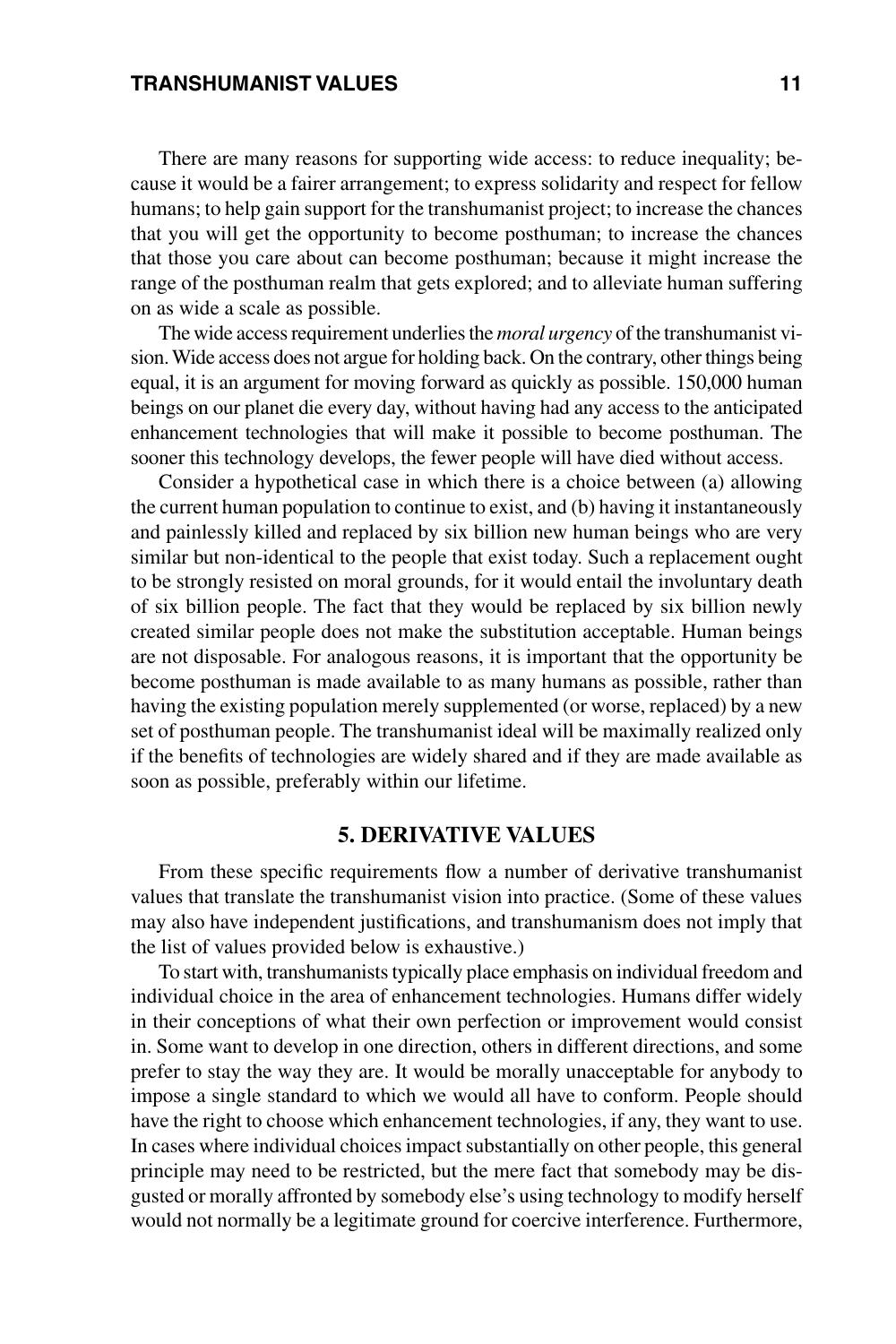#### **12** NICK BOSTROM

the poor track record of centrally planned efforts to create better people (e.g., the eugenics movement and Soviet totalitarianism) shows that we need to be wary of collective decision-making in the field of human modification.

Another transhumanist priority is to put ourselves in a better position to make wise choices about where we are going. We will need all the wisdom we can get when negotiating the posthuman transition. Transhumanists place a high value on improvements in our individual and collective powers of understanding and in our ability to implement responsible decisions. Collectively, we might get smarter and more informed through such means as scientific research, public debate and open discussion of the future, information markets,<sup>8</sup> and collaborative information filtering.<sup>9</sup> On an individual level, we can benefit from education, critical thinking, open-mindedness, study techniques, information technology, and perhaps memory or attention enhancing drugs and other cognitive enhancement technologies. Our ability to implement responsible decisions can be improved by expanding the rule of law and democracy on the international plane. Additionally, artificial intelligence, especially if and when it reaches human-equivalence or greater, could give an enormous boost to the quest for knowledge and wisdom.

Given the limitations of our current wisdom, a certain epistemic tentativeness is appropriate, along with a readiness to continually reassess our assumptions as more information becomes available. We cannot take for granted that our old habits and beliefs will prove adequate in navigating our new circumstances.

Global security can be improved by promoting international peace and cooperation, and by strongly counteracting the proliferation of weapons of mass destruction. Improvements in surveillance technology may make it easier to detect illicit weapons programs. Other security measures might also be appropriate to counteract various existential risks. More studies on such risks would help us get a better understanding of the long-term threats to human flourishing and of what can be done to reduce them.

Since technological development is necessary to realize the transhumanist vision, entrepreneurship, science, and the engineering spirit are to be promoted. More generally, transhumanists favor a pragmatic attitude and a constructive, problem-solving approach to challenges, preferring methods that experience tells us give good results. They think it better to take the initiative to "do something about it" rather than sit around complaining. This is one sense in which transhumanism is optimistic. (It is not optimistic in the sense of advocating an inflated belief in the probability of success or in the Panglossian sense of inventing excuses for the shortcomings of the status quo.)

Transhumanism advocates the well-being of all sentience, whether in artificial intellects, humans, and non-human animals (including extraterrestrial species, if there are any). Racism, sexism, speciesism, belligerent nationalism, and religious intolerance are unacceptable. In addition to the usual grounds for deeming such practices objectionable, there is also a specifically transhumanist motivation for this. In order to prepare for a time when the human species may start branching out in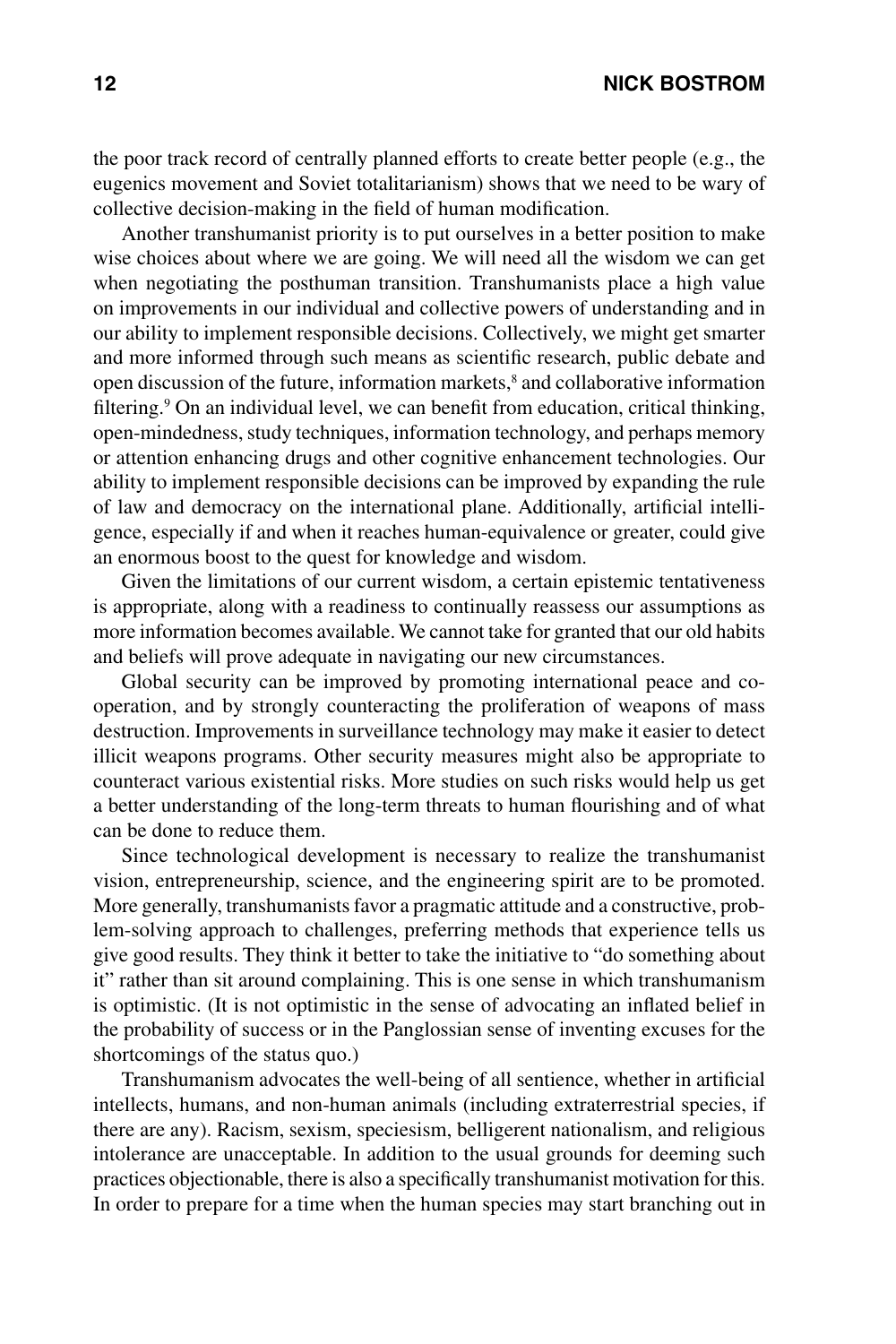various directions, we need to start now to strongly encourage the development of moral sentiments that are broad enough to encompass within the sphere of moral concern sentiences that are constituted differently from ourselves.

Finally, transhumanism stresses the moral urgency of saving lives, or, more precisely, of preventing involuntary deaths among people whose lives are worth living. In the developed world, aging is currently the number one killer. Aging is also the biggest cause of illness, disability and dementia. (Even if all heart disease and cancer could be cured, life expectancy would increase by merely six to seven years.) Anti-aging medicine is, therefore, a key transhumanist priority. The goal, of course, is to radically extend people's active health-spans, not to add a few extra years on a ventilator at the end of life.

Since we are still far from being able to halt or reverse aging, cryonic suspension of the dead should be made available as an option for those who desire it. It is possible that future technologies will make it possible to reanimate people who have cryonically suspended.<sup>10</sup> While cryonics might be a long shot, it definitely carries better odds than cremation or burial.

Table 2 summarizes the transhumanist values that we have discussed.

# **TABLE OF TRANSHUMANIST VALUES** *Core Value*

• Having the opportunity to explore the transhuman and posthuman realms

#### *Basic Conditions*

- Global security
- Technological progress
- Wide access

#### *Derivative Values*

- Nothing wrong about "tampering with nature"; the idea of *hubris* rejected
- Individual choice in use of enhancement technologies
- Peace, international cooperation, anti-proliferation of WMDs
- Improving understanding (encouraging research and public debate; critical thinking; open-mindedness, scientific inquiry; open discussion of the future)
- Getting smarter (individually; collectively; and develop machine intelligence)
- Philosophical fallibility; willingness to reexamine assumptions as we go along
- Pragmatism; engineering- and entrepreneur-spirit; science
- Diversity (species, races, religious creeds, sexual orientations, life styles, etc.)
- Caring about the well-being of all sentience
- Saving lives (life-extension, anti-aging research, and cryonics)

#### **Figure 2. Table of Tranhumanist Values**